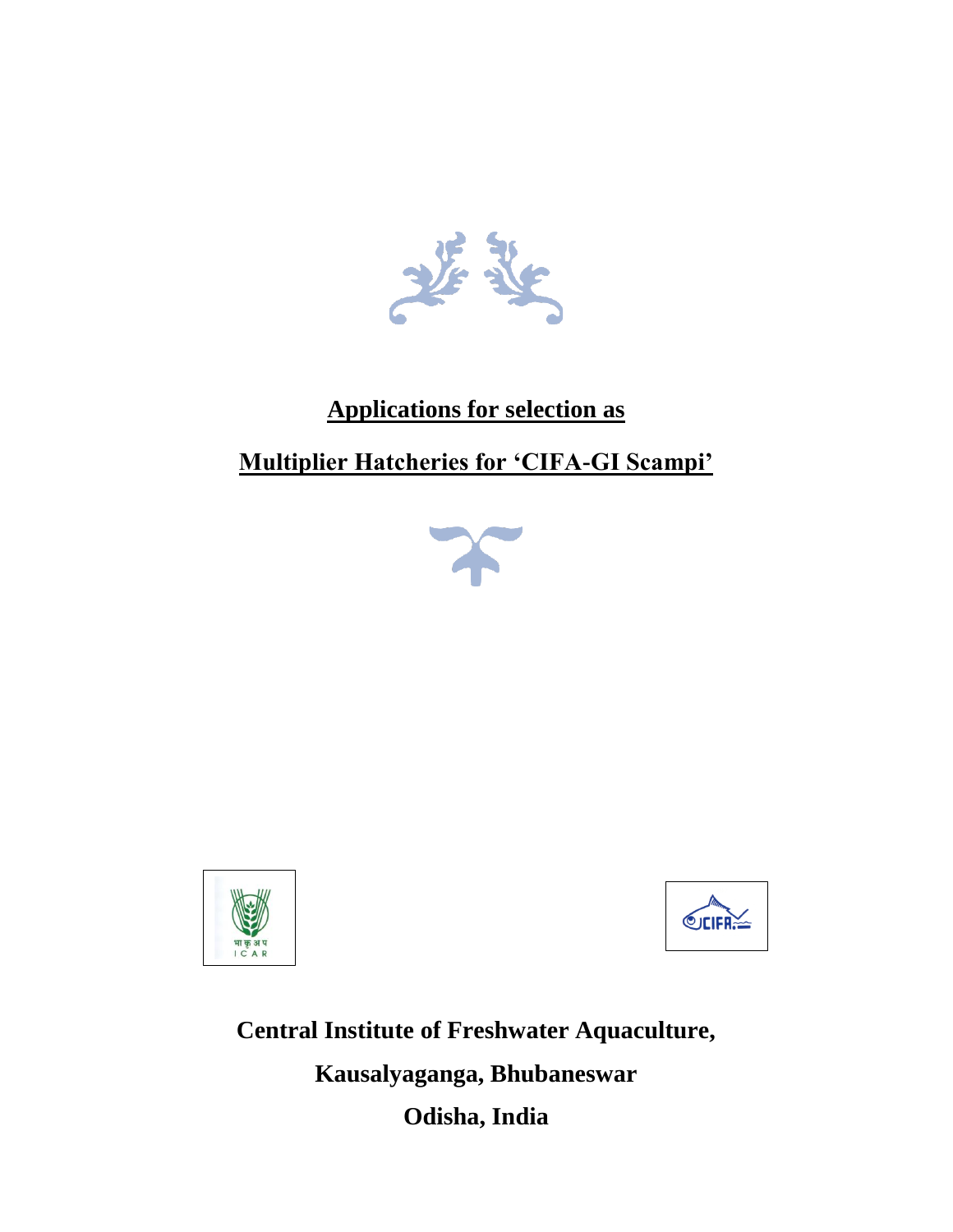## **Multiplier Hatcheries for 'CIFA-GI Scampi'**

#### **Background information:**

'CIFA-GI Scampi' is a genetically improved and fast growing strain of giant freshwater prawn *Macrobrachium rosenbergii* developed by ICAR-CIFA through systematic selective breeding. Giant freshwater prawn also widely known as 'scampi' is an indigenous freshwater prawn species of India inhabiting rivers, canals, estuaries and coastal waters. It is one of the most important cultivable species in freshwater systems due to its high price, large size, faster growth, good taste and high export demand. It can be cultured either in freshwater or slightly brackish water (<7 ppt) and both in monoculture or polyculture system. India used to a major producer of this species till 2005, however since then smaller harvest size and low survival in grow out ponds has caused poor returns to farmers leading to a reduction in production. In order to revive the farming of scampi ICAR-Central Institute of Freshwater Aquaculture (ICAR-CIFA) in collaboration with the WorldFish (an international research organization headquartered in Malaysia) has started a systematic selective breeding programme for improving the growth rate of *M. rosenbergii* in 2007. The base population with wide genetic base for the selective breeding was formed using populations of scampi from three geographically distant locations in India (Gujarat, Kerala and Odisha). Selection for harvest body weight was carried out since then and the cumulative response after 10 generations of selection has been 60%. The new developed strain was registered as 'CIFA-GI Scampi' in 2020. Dissemination of the 'CIFA GI Scampi' to the scampi farmers through multiplication hatcheries is one way to revive the scampi farming.

The present advertisement is therefore given to select the interested scampi hatchery operators in India to become the 'Multiplier Hatcheries for 'CIFA-GI Scampi'. The Criteria for selection of multiplier hatcheries and application for is given in the annexures. Interested scampi hatchery operators may apply in the prescribed application form with supporting documents for consideration.

The last date for application is 31 July 2021.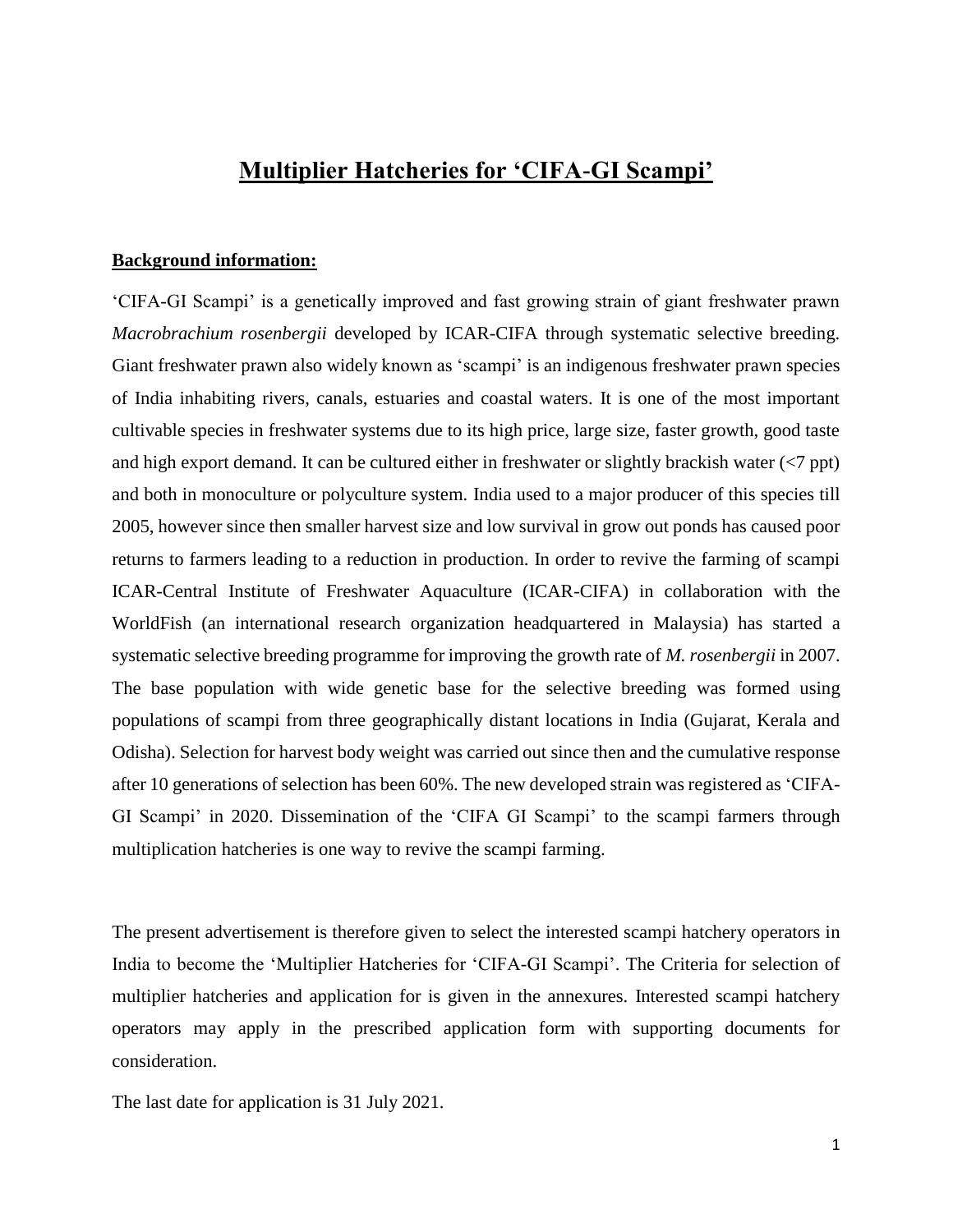## **Annexure 1**

# **Criteria for Selection of Multiplier Hatcheries for CIFA-GI Scampi**

| Sl. No           | <b>Criteria</b>                                                                                                          | <b>Requirements</b>                                                                                                                                                              |  |
|------------------|--------------------------------------------------------------------------------------------------------------------------|----------------------------------------------------------------------------------------------------------------------------------------------------------------------------------|--|
| 1                | <b>Technical competence</b>                                                                                              |                                                                                                                                                                                  |  |
| 1.a.<br>1.b      | Education of the Hatchery<br><i>i</i> . owner<br>ii. operator (if applicable)<br>Experience in scampi hatchery operation | Should be able to read and write the local<br>language/Hindi/English<br>with<br>working<br>knowledge on scampi hatchery operation<br>Minimum one year (active in operation) with |  |
|                  |                                                                                                                          | proven track record                                                                                                                                                              |  |
| $\boldsymbol{2}$ | <b>Facilities</b>                                                                                                        |                                                                                                                                                                                  |  |
| 2.a.             | Location of the hatchery                                                                                                 | Those nearer to the major farming area will be<br>preferred                                                                                                                      |  |
| 2.b              | Seed output per cycle                                                                                                    | Minimum 0.1 million seed per cycle                                                                                                                                               |  |
| 2.c              | Availability of ponds for brood stock<br>raising (Own /lease)                                                            | Minimum area required to raise broodstock<br>for hatchery (0.06 ha or more)                                                                                                      |  |
| 2.d              | Supply of water                                                                                                          | Adequate supply of good quality freshwater<br>and seawater                                                                                                                       |  |
| 2.e              | Accessibility by road                                                                                                    | Those having good accessibility by road will<br>be preferred.                                                                                                                    |  |
| 2.f              | Land tenure (e.g., owned, long term<br>lease                                                                             | Those who own the hatchery would be<br>preferred followed by long term lease holders                                                                                             |  |
|                  |                                                                                                                          | (Minimum 05 years)                                                                                                                                                               |  |
| 3                | <b>Financial Capability</b>                                                                                              |                                                                                                                                                                                  |  |
| 3.1              | Ability to submit financial information                                                                                  | The hatchery operators should be able to<br>submit their financial credibility                                                                                                   |  |
| 3.2              | Financial capability                                                                                                     | Availability of minimum level of working<br>capital for operation of hatchery                                                                                                    |  |
| 3.3              | Positive credit reports                                                                                                  | Those having positive credit reports will be<br>preferred                                                                                                                        |  |
| 3.4              | Feedback from trade references                                                                                           | Positive feedback from trade references will<br>be preferred                                                                                                                     |  |
|                  |                                                                                                                          |                                                                                                                                                                                  |  |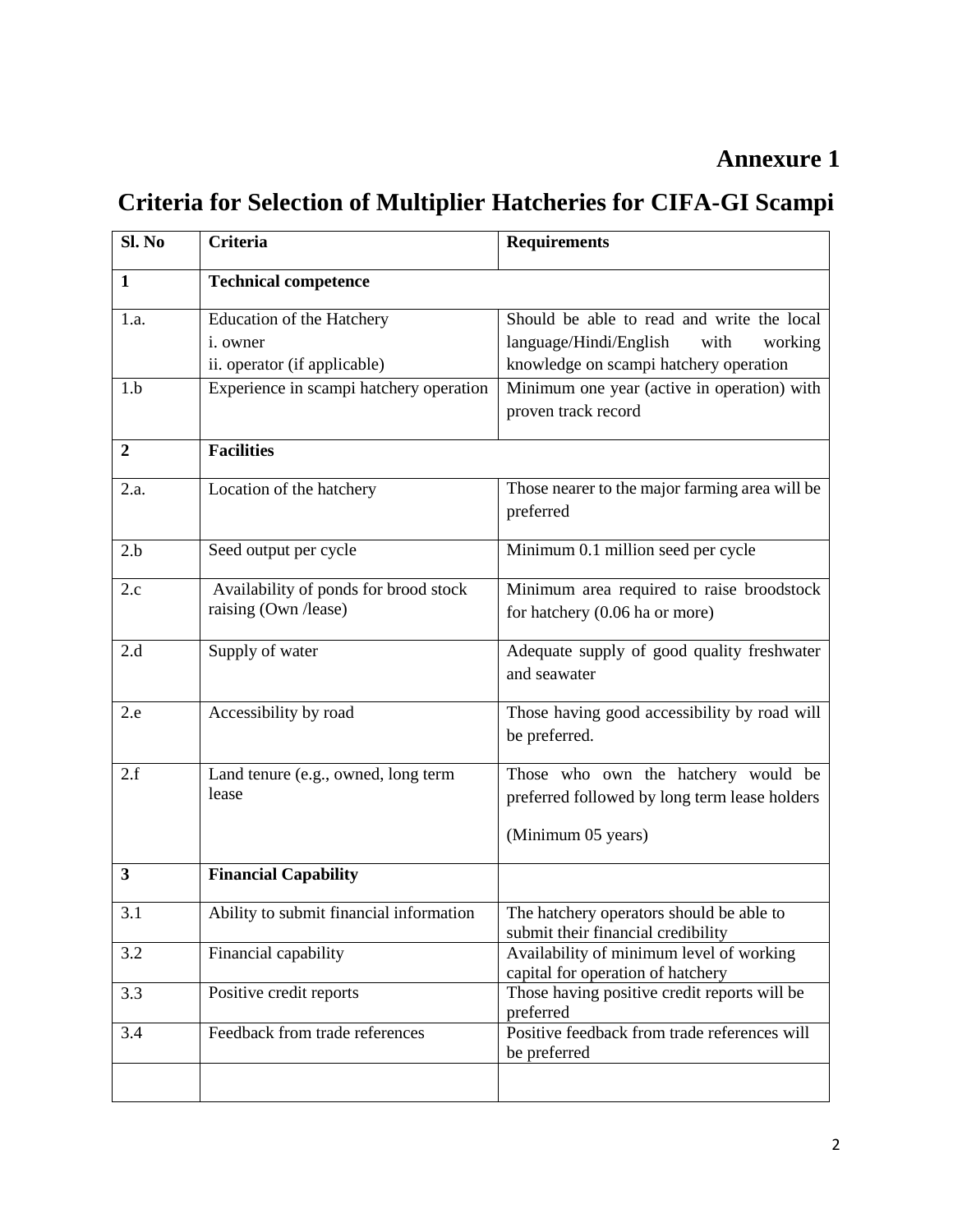#### **Annexure II**

#### **TERMS AND CONDITIONS FOR MULTIPLIER AGREEMENT**

#### **I. Roles and responsibilities of ICAR-CIFA**

**ICAR-CIFA** has developed improved giant freshwater prawn, *Macrobrachium rosenbergii* registered as '*CIFA -GI Scampi'* using selective breeding from wider gene pool showing an average 7% per generation genetic gain in body weight.

#### **ICAR-CIFA** agrees to the following to the **Selected Multiplier Hatcheries**

- a. to continue the selective breeding program and supply brood seed of latest generations of *'CIFA -GI Scampi'* as per availability (as per price fixed by the Institute) every year during breeding season to build the brood stock for breeding program as per guidelines/directives given by ICAR-CIFA.
- b. to provide training and technical support in hatchery operations and brood stock management to multiplier hatcheries as per the need the
- c. To undertake brand development and marketing activities across the nation
- d. To conduct performance evaluation of the multipliers.

Note: for item no. b–c, the support for first 3 years will be free of cost and subsequently may be chargeable.

#### **II. Roles and responsibilities of Selected Multiplier Hatcheries (SMH)**

- a. Culture and breeding plan to be followed as per protocols given by ICAR-CIFA.
- b. Seed price for sale of seed to farmers is to be fixed by the **SMH,** and it should not under any circumstances, be more than 20% from the prevailing prawn seed price of Government hatcheries in the state.
- c. **SMH** will give feedback to ICAR-CIFA at all important steps about the activities/developments. This will *inter alia*, include package of culture practices, quarterly sampling result as to be demanded by the **ICAR-CIFA**.
- d. The **SMH** should maintain register for all beneficiaries along with postal addresses and phone numbers so as to enable the **ICAR-CIFA** to monitor feedback of activities as and when required.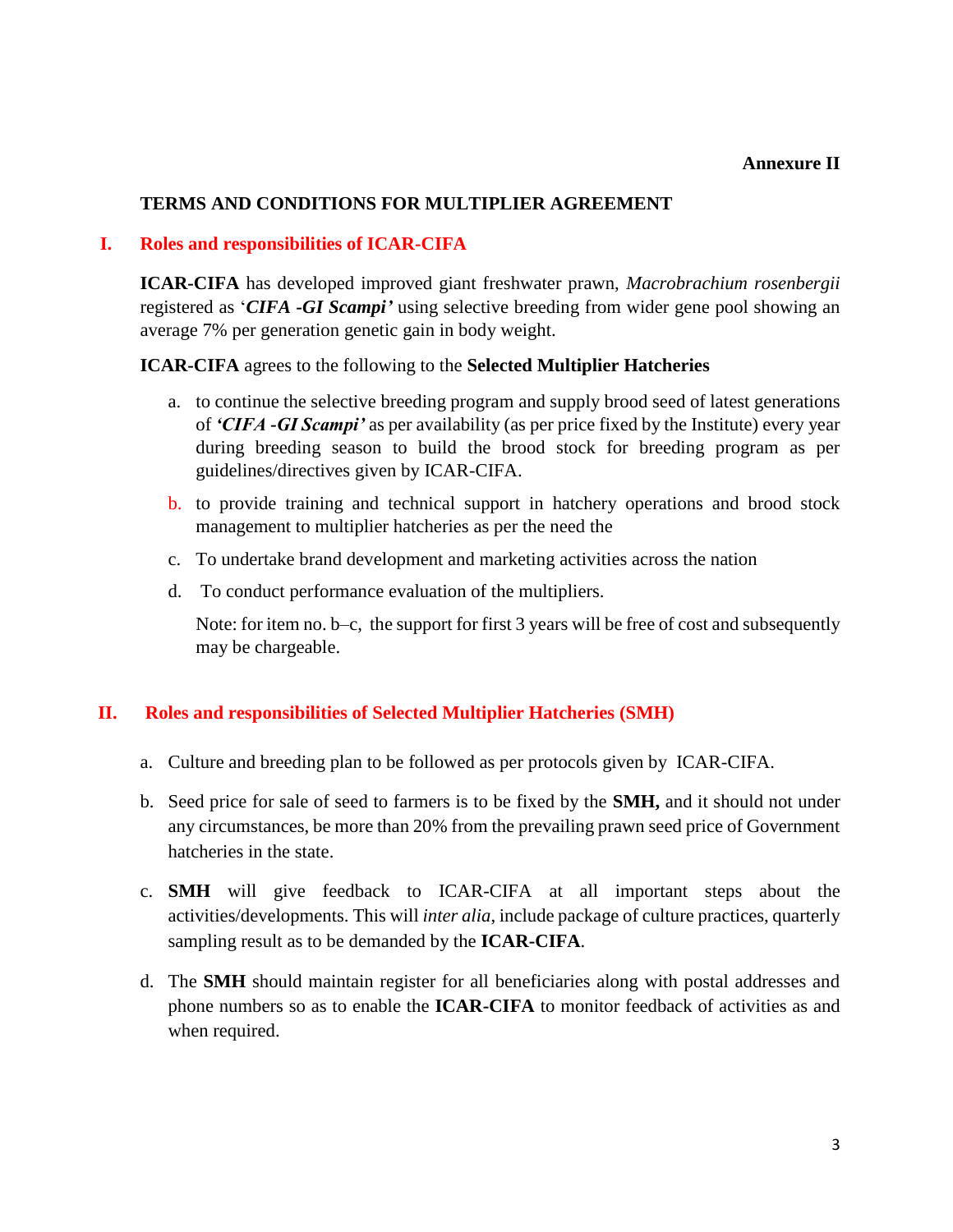- e. The **SMH** should maintain purity of improved '*CIFA GI Scampi'*, and should not mix with any local *M. rosenbergii*. With assurance of removing local M rosenbergii stock phase-wise.
- f. The **SMH** shall attain the status of multiplier unit of improved '*CIFA -GI Scampi'* and under no circumstances the **SMH** can claim any scientific/genetic right on improved CIFA GI Scampi. The **SMH** has to give/recognize due credit to the **ICAR-CIFA**.
- g. The rules or guidelines (as amended, if needed) available from ICAR-CIFA need to be strictly adhered and IPR guidelines of ICAR will be followed in case of any ambiguity.
- h. The SMH should not collect back the broodstock from the seed supplied farmers or wild or any other source.
- i. Multiplier hatchery status will be provided for a period of minimum 3 years which can be changed based on the performance of SMH.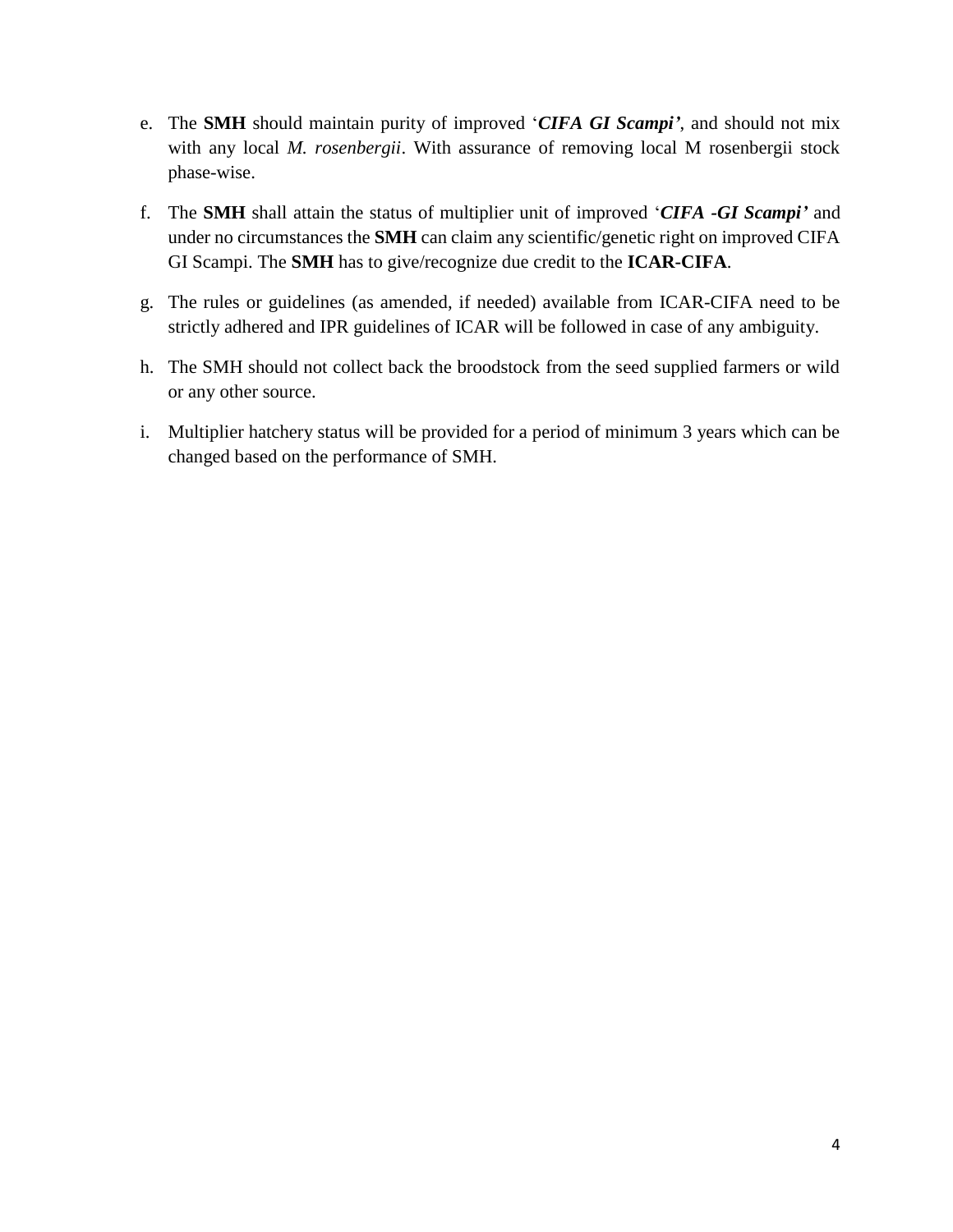## **Annexure III**

| Sl. No | <b>Particulars</b>                                            | <b>Details</b> |
|--------|---------------------------------------------------------------|----------------|
| 1.     | Name of the Applicant                                         |                |
| 2.     | Contact phone no.                                             |                |
| 3.     | E mail id if available                                        |                |
| 4.     | Gender                                                        |                |
| 5.     | Age                                                           |                |
| 6.     | Education of Hatchery Manager/<br>Operator                    |                |
| 7.     | Experience in scampi hatchery<br>operation                    |                |
| 8.     | Name of the Hatchery                                          |                |
| 9.     | Details of the location of Hatchery                           |                |
| 7.1    | <b>State</b>                                                  |                |
| 7.2    | District                                                      |                |
| 7.3    | Taluk/Mandal                                                  |                |
| 7.4    | Revenue Village                                               |                |
| 10.    | Ownership (whether freehold or on<br>lease)                   |                |
| 11.    | If on lease, duration of lease                                |                |
| 12.    | Total Area of hatchery                                        |                |
| 13.    | Annual seed production capacity                               |                |
| 14.    | Annual seed output (average of last 2)<br>years)              |                |
| 15.    | Scampi seed output per cycle                                  |                |
| 16.    | Current Seed price                                            |                |
| 17.    | Average number of farmers being<br>supplied with seed         |                |
| 18.    | Availability of ponds for brood stock<br>raising (Own /lease) |                |
| 19.    | Source of seawater & freshwater                               |                |

### **APPLICATION FORM**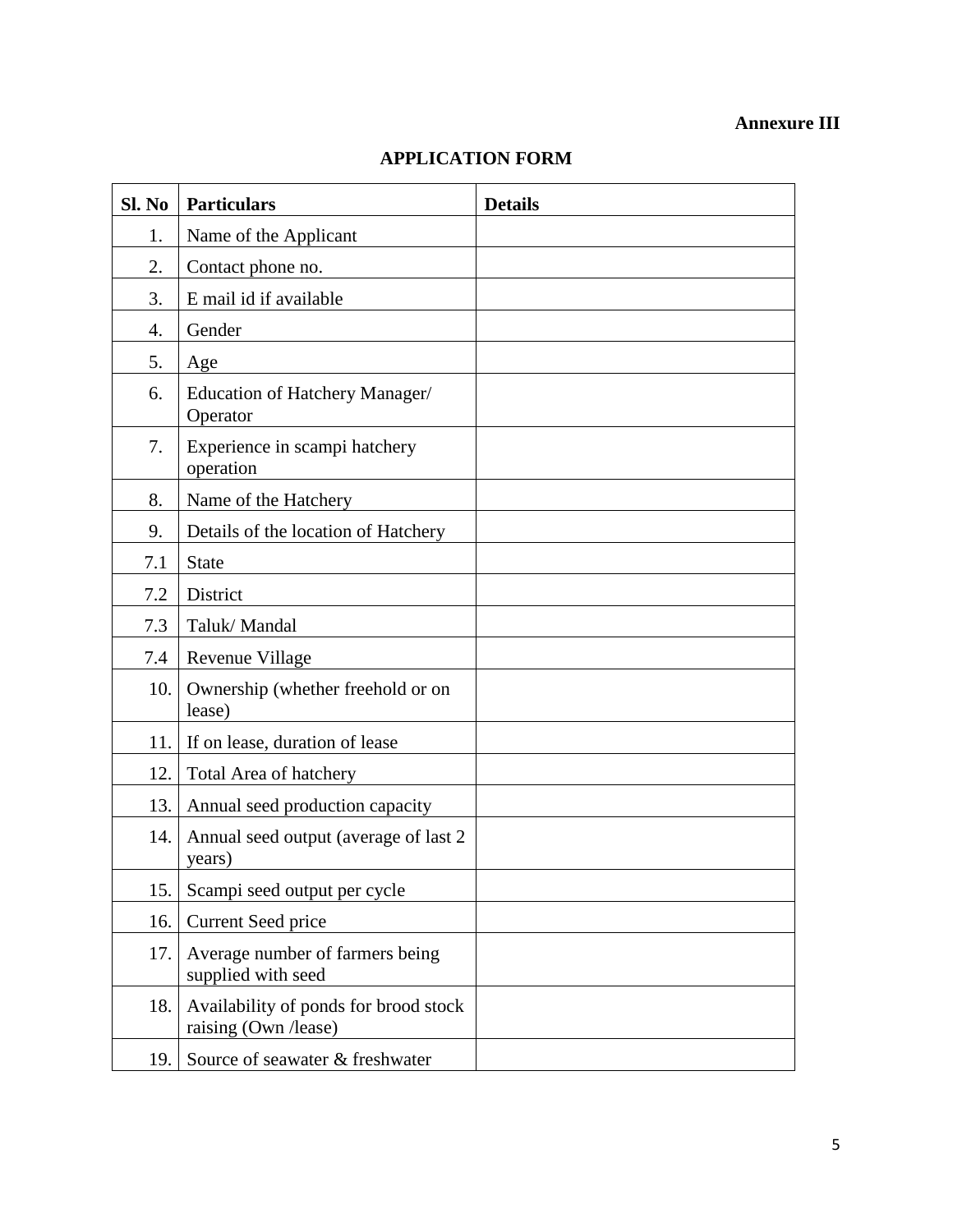| 20. | Source/s for financial resources to<br>meet the operational cost                              |  |
|-----|-----------------------------------------------------------------------------------------------|--|
| 21. | How long this hatchery is operational<br>under your management?                               |  |
| 22. | Year-wise source of broodstock in<br>last two years                                           |  |
| 23. | Number of brooders (male and<br>female) approximately used for seed<br>production every year? |  |
| 24. | Seed production duration (in months)                                                          |  |
| 25. | Major problems faced during larval<br>rearing (maximum three)                                 |  |
| 26. | Type of larval feed used                                                                      |  |
| 27. | Average size of berried females used<br>for seed production                                   |  |
| 28. | Any constraint in seed supply                                                                 |  |

### **DECLARATION BY THE APPLICANT**

I/We----------son/daughter/spouse/Authorized Signatory/ies of ……………………………hereby declare that the information furnished above is true to the best of my/our knowledge and belief. I am/we are fully aware that if the information furnished by us in the application is found false any action as deemed fit for violation of this condition may be taken against me/us.

Name of Applicant:

Signature:

Date & Place: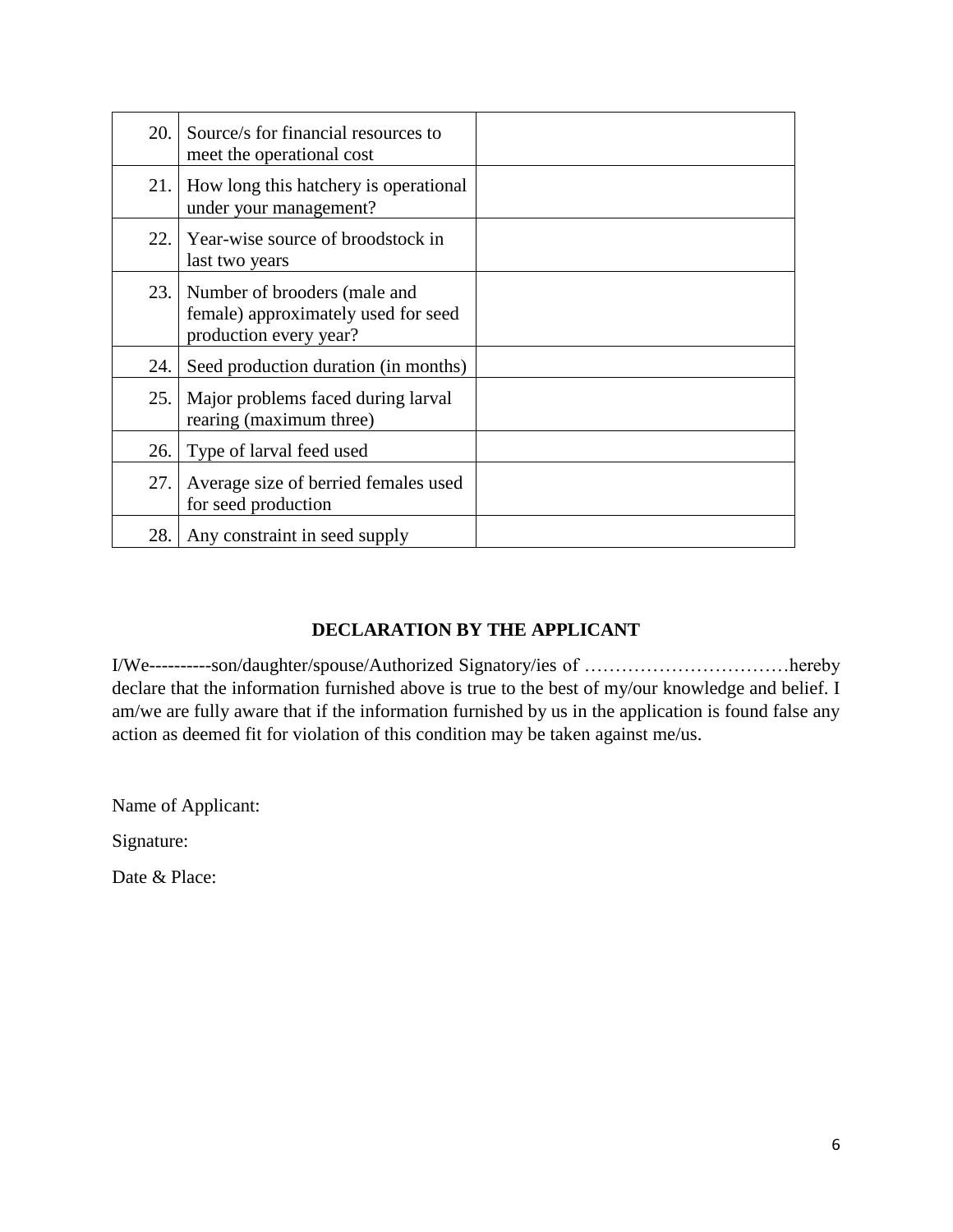#### **Annexure IV**

#### **Confirmation Statement by Assistant Fisheries Officer /Authorized Officer**

- 1. Application together with documents have been verified and found to be in order.
- 2. Proposed hatchery has been inspected by the Departmental/ Authorized Officer and found suitable for considering as '*CIFA-GI Scampi'* multiplier hatchery.

Name & Designation of Officer: Signature & Seal: Date & Place